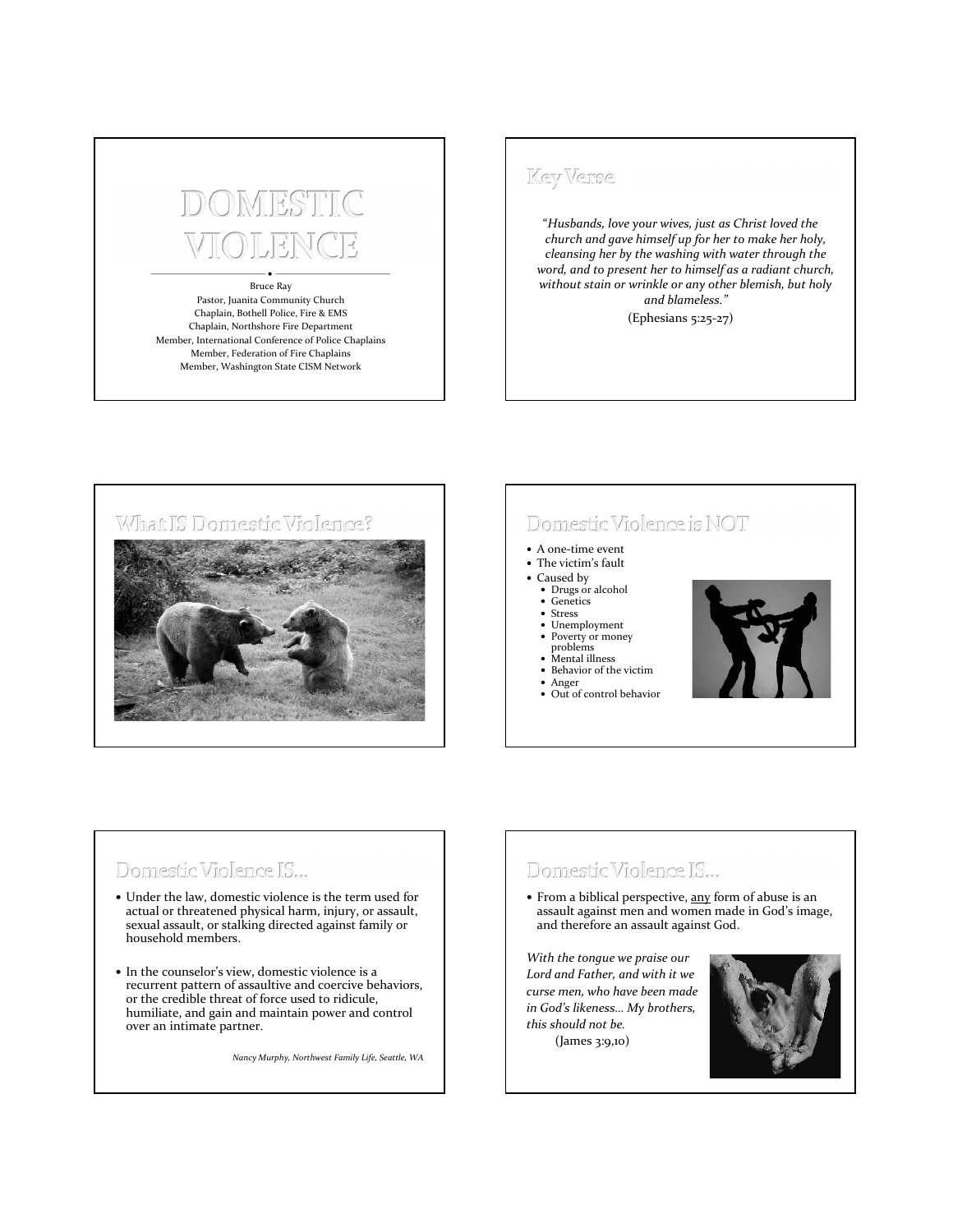

#### Psychological/Emotional Abuse Escalates...

- Jokes & insults; silent treatment; Yelling, name calling
- Repeated & targeted insults
- Humiliation
- Threats of retaliation
- Personal degradation as a person, lover, parent, etc. Question mental health; suggest have mental illness
- Demands constant attention; jealous of children, others
- Threatens to divorce, leave



## Physical Abuse Escalates...

- Pinch, squeeze, slap, shove, shake; Deny basic needs; hit, kick, choke; Targeted abuse, bruises
- Using household items as weapons; Restrain and hit; Abuse during pregnancy; Lacerations, broken bones, internal injuries
- Guns, knives; permanent injury



#### Sexual Abuse Escalates...

- Minimizing sexual needs; criticism of sexuality; unwanted touching; withholding or demanding sex frequently
- Sexual insults, name calling, humiliation
- Incest, promiscuity, forceful sex, uncomfortable sex
- Sex with and after beating
- Sex with weapons
- Sex resulting in injury

RAPE WITH HOMICIDE

## Social Abuse Escalates...

- Plays on myths & stereotypes about women
- Uses privilege based on income, gender, race, immigration status, ability to speak English, etc to control
- Degrades culture, nationality, education, professional skill, religion etc of target
- Uses legal system, religion, friends etc to justify
- Totally isolates target from family, friends, support

SUICIDE

## Economic Abuse Escalates...

- Totally controls income/spending no funds of own
- Limits victim's ability to improve skills, accept promotions, take higher paying job, get education
- Promotes "traditional" role of women (remember that "traditional" may not be biblical)
- Limits access to healthcare, etc
- Limits access to car/transportation. If permits use, may track mileage etc.
- LONELINESS, HOPELESSNESS, DESPAIR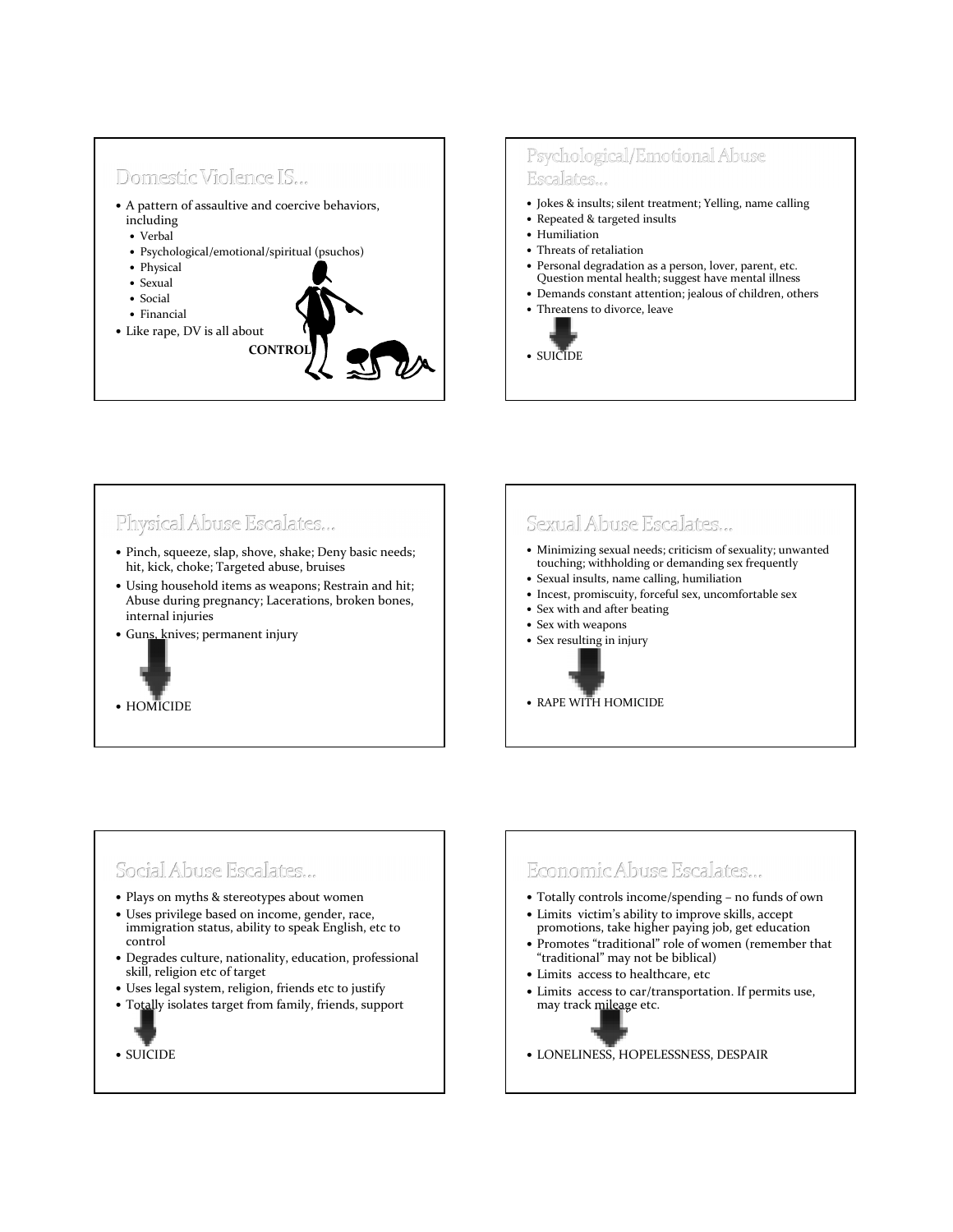## How Big is the Problem?

- More than half of all women will experience violence from boyfriend/husband (National Coalition Against Domestic Violence)
- DV results in more injuries requiring medical treatment for women than rape, TAs and muggings combined
- 30% of women murdered in the US are murdered by their husbands, ex-husbands or boyfriends (Bureau of Justice)
- Remember that most DV assaults are not reported Why not?

#### How Great is the Danger?

- Very great, to everyone. Destroys individuals, wrecks families, tears apart churches and undermines society
- Two most dangerous times are
	- When victim reports abuse to authorities (church or law enforcement)
	- When victim tries to leave the relationship



#### Who Commits Domestic Violence?

- 90-95% are men, but some perpetrators are women
- Usually lead typical lives on the surface, except they believe they have a right (God-given?) to control the lives of people close to them.
	- Spousal abuse
	- Child abuse
	- Elder abuse
- From every walk and every socioeconomic level
- May be outgoing and friendly, even "charming" nice May be "spiritual" – even a leader in the church –

## friend of pastor

## Why Do Women Stay?

- She loves her man
- She thinks this is normal for every family



- Was told by an authority (pastor) to "go home and be a better wife"
- Manipulated into believing it is her fault – she provokes him
- Isolated and has no support from others

## Why Does She Stay?

- May be embarrassed to admit what is going on
- No financial means
- No transportation
- May be afraid for her life, or for her children's lives
- May be afraid of being alone. "A mean man is better than no man"
- May hate the violence but enjoys the make-up period (nice, gifts)
- Bible may be used as a club to dominate
- Has no idea of how to find help and resources
- Sees no other options
- Has nowhere to go

## Do You Want to Help?

#### Keep three goals in mind:

- Safety for the woman and children
- Accountability for the perpetrator
- Restoration of individuals and, if possible, relationships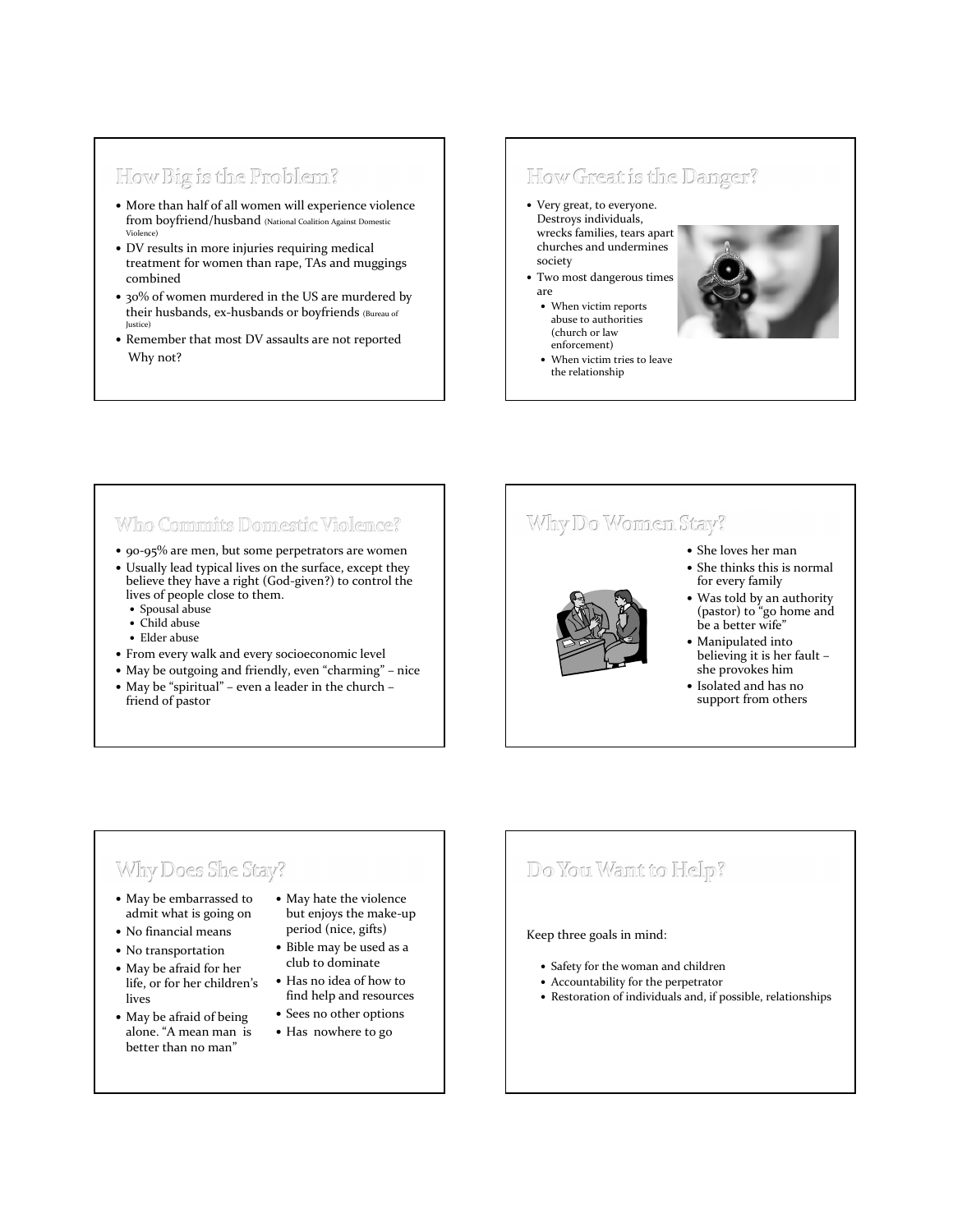#### Failed Responses to DV

- 1. Compliance
	- Women who told their pastors were told to "Go home and try to be a better wife. Bill is a really nice guy."
	- Underlying assumption is that the victim is the cause and if she were more submissive, he would not be provoked to do violence
	- Women not believed assumed reports exaggerated
	- Women who told their doctors were treated for their symptoms (depression, anxiety) with little or no understanding of the causes
	- Pastors, doctors, nurses are generally more aware of the problem, but they often still don't see or believe it

#### Failed Responses to DV

- 2. Marital Counseling
	- Underlying assumption is that problems in the relationship cause the violence, and that improved communications should lead to loving harmony
	- Reality is that improved communications in the counselor's presence exposes and humiliates the abuser and may lead to escalating violence at home. If the woman is honest, the counselor puts her at risk. To survive, she learns not to be honest and never to seek help again
- The issue is not communication; it is CONTROL

## Failed Responses to DV

- 3. Anger Management
	- Underlying assumption is that uncontrolled anger causes domestic violence
	- But the problem is not uncontrolled anger: it is **CONTROL**
	- Many men have bad tempers but do not assault their wives. And many others are cool and methodical, not angry, as they use pain and humiliation to manipulate and coerce their wives into forced submission
	- Anger management may help, but it is not a sufficient tool by itself

## Current Response to DV

#### Mandatory Arrest Laws

- Many states now have mandatory arrest laws that require police to take someone into custody when there is evidence of a physical assault or a credible threat intended to cause another person to fear imminent serious bodily injury or death.
- Often accompanied by referrals to DV agencies and advice re: restraining orders.
- Underlying assumption is that the perpetrator is responsible for his own actions.
- Unintended consequence is that arrest may actually increase the likelihood of physical violence

## Church Responses to DV

- In Puritan New England, the churches dealt swiftly and decisively with domestic violence, employing the power of the keys or church discipline (power to admit/exclude) by way of censure, admonition and ultimately excommunication.
	- *The First Church of Boston excommunicated Mary Wharton "for her reviling of her husband and stricking of him and other vild and wicked Courses," and Mercy Verin "for uncivill Carriage with Samuel Smith and bad Language to her husband."*

## Church Responses to DV

- *It gave the same treatment to John Webb "for his attempt of uncleanes and withdrawing from his wif and his impenitence after all" and to James Mattock for a number of marital offences, including the fact "that he denyed Coniugall fellowship unto his wife for the space of 2 years together upon pretence of taking Revenge upon himself for his abusing of her before marryage."*
- *It cast out William Franklin "for Rygarous and Cruell Correction of his servants, and for sundry lyes in his being dealt withall about it, both pryvately and publiquely."*

(Edmund S. Morgan, The Puritan Family, 141)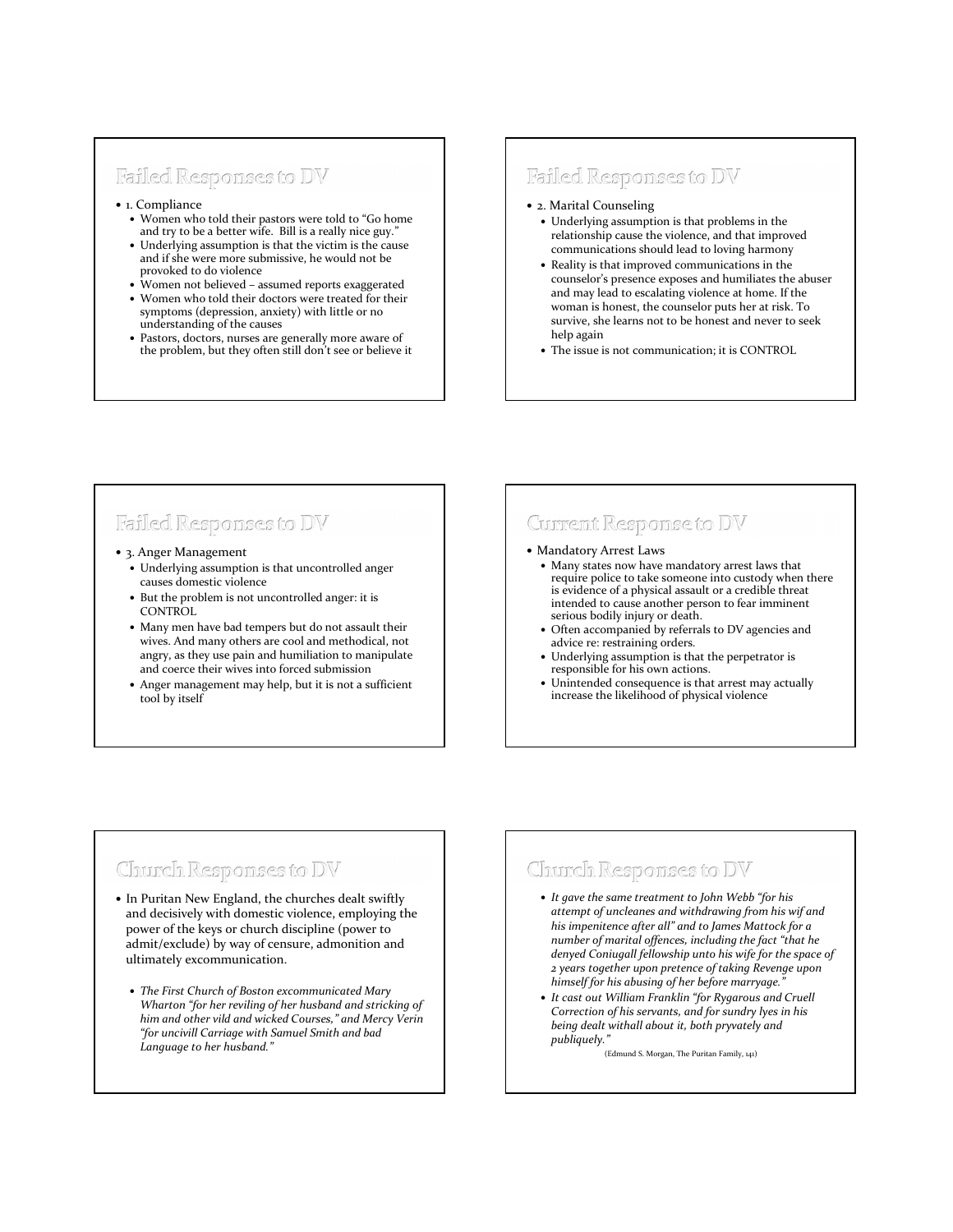#### Church Responses to DV

- The Puritan courts also acted swiftly and decisively. A man's wife was not his slave or his servant.
	- *When Daniel Ela told his wife Elizabeth that "shee was none of his wife, shee was but his Servantt," neighbors reported the incident to the authorities, and in spite of the abject Elizabeth's protest "that I have nothinge Agenst my husband to Charge him with," the Essex County Court fined him forty shillings.*

(Edmund S. Morgan, The Puritan Family, 45)

## Helping the Abuser

- Remember the three goals:
	- *Safety* for the woman and children
	- *Accountability* for the perpetrator
	- Restoration of individuals and, if possible, relationships
- Do not initiate a conversation about domestic violence with the perpetrator; you may endanger the woman and the children

## Helping the Abuser

- If *he* approaches *you* and asks for help dealing with domestic violence,
	- Express your concern and let him know that you will be supportive of him and hold him accountable to deal with his violence
	- DV is a life-dominating sin and, like other sins, he will need to learn to put off the old self and put on the new (Eph 4:17-5;2). The doctrines of creation, the image of God, divine sovereignty (control), his views of self, women and children, sin and forgiveness, salvation and grace are all distorted and will all have to be relearned

## Helping the Abuser

- Help him find a program designed specifically for perpetrators
- Pray with and for him that he may turn from his violent thoughts and behaviors and embrace the living God
- Find ways to work with community agencies and law enforcement to hold him accountable. Don't be afraid to ask for help from your local police department (Rom 13)
- Address any biblical and religious questions he may have, and make it clear that nothing in Scripture justifies abusive behavior.
- "Loose lips sink ships" protect the safety of the victim and do no provide any information about her to him

## Helping the Victim

- Remember the three goals
- If she comes to you for help, believe her and listen
- Be aware of signs of possible abuse (sunglasses indoors, avoidance of social events, unexplained injuries, frequent ER visits) but don't jump to conclusions. Some people really are just klutzy.
- Be patient; it may take a long time to get her story out
- Help her to make a safety plan
- Become familiar with local resources and talk to the DV specialist in your local police department

## Helping the Victim

- She, too, needs to rethink the doctrine of creation, what it means for her to be made in God's image, her views of self, marriage and submission, etc.
- She will need practical support with finances, transportation, etc
- If safety requires her to "disappear" for a time, do not reveal her location even to well-meaning people
- Do not put her name out on a prayer chain
- Do not try to intervene personally in the middle of a violent event. Call 9-1-1 and be with her after the police have left.

(*Many of the helping tips come from Nancy Murphy, God's Reconciling Love, 66-70)*